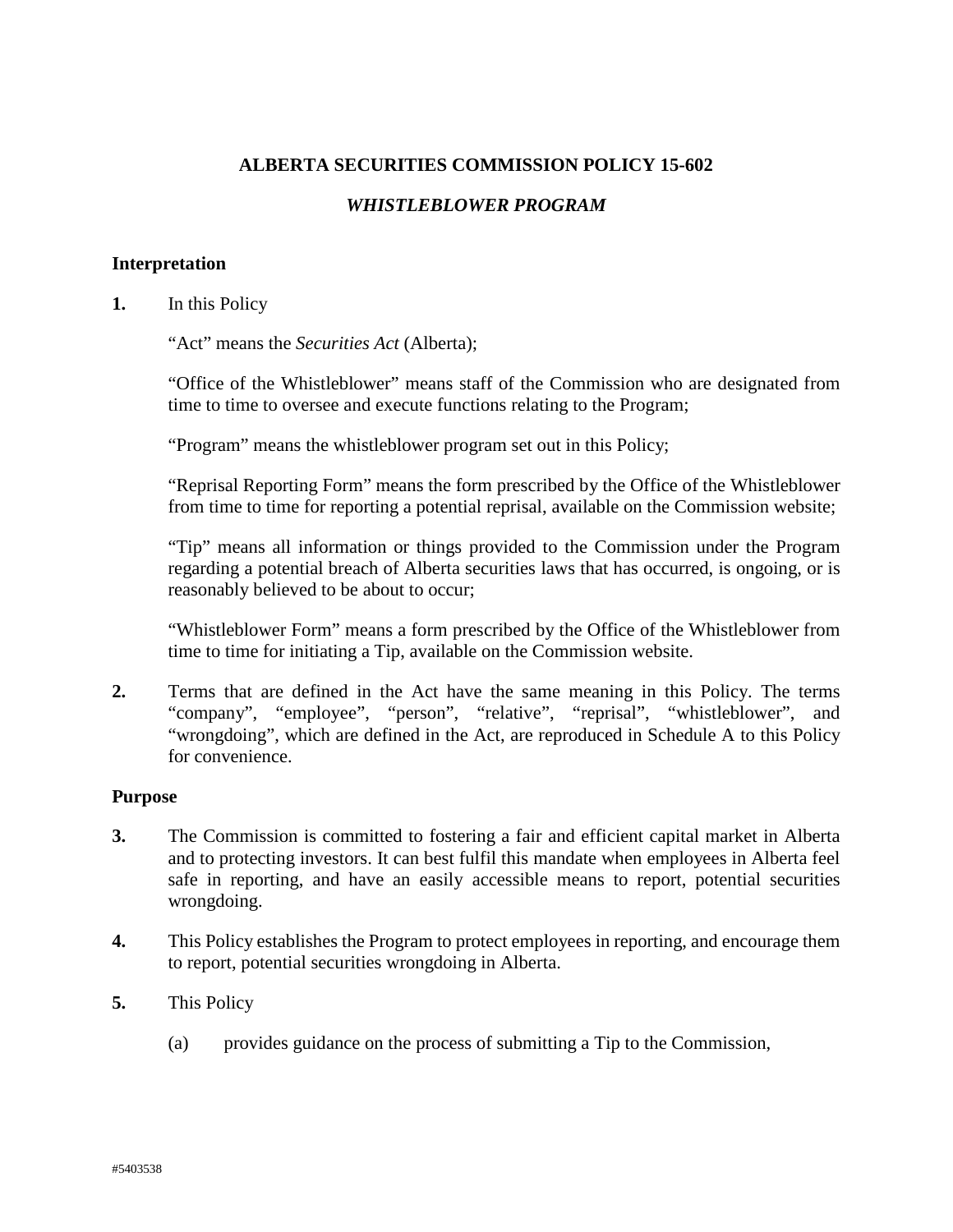- (b) outlines what happens after a Tip is submitted to the Commission, and
- (c) provides summary information about the protections available to whistleblowers, which are set out in detail in Parts 2.1 and 17.02 of the Act.

# **What to include in a Tip**

- **6.** A whistleblower should provide relevant information to allow the Commission to investigate a potential breach of Alberta securities laws. A Tip should include each of the following:
	- (a) a description of the potential breach;
	- (b) date(s) the potential breach occurred;
	- (c) the name of person(s) and/or company/companies involved in the potential breach;
	- (d) whether the whistleblower previously reported the Tip to anyone else (for example, to an employer), and any resulting actions;
	- (e) any additional information or supporting evidence (where available);
	- (f) the whistleblower's name and contact information (unless a Tip is provided anonymously);
	- (g) confirmation that the information in the Tip is true and accurate to the best of the whistleblower's knowledge and belief.

# **How to submit a Tip**

- **7.** A whistleblower can provide a Tip directly to the Office of the Whistleblower by submitting a Whistleblower Form in accordance with section 9, including a detailed description of the potential breach. Alternatively, a Tip can be submitted by a lawyer on behalf of a client. The completeness of the Whistleblower Form and the information contained in it will affect any action taken by the Commission as a result of the Tip.
- **8.** A whistleblower can contact the Office of the Whistleblower through a dedicated toll free number **(1-833-295-4387)** to ask questions about the whistleblower process. The line will be staffed during local business hours (Monday to Friday 8 a.m. - 5 p.m. MST/MDT) and voicemail will be available when the Office of the Whistleblower is unavailable or the call is made outside of business hours.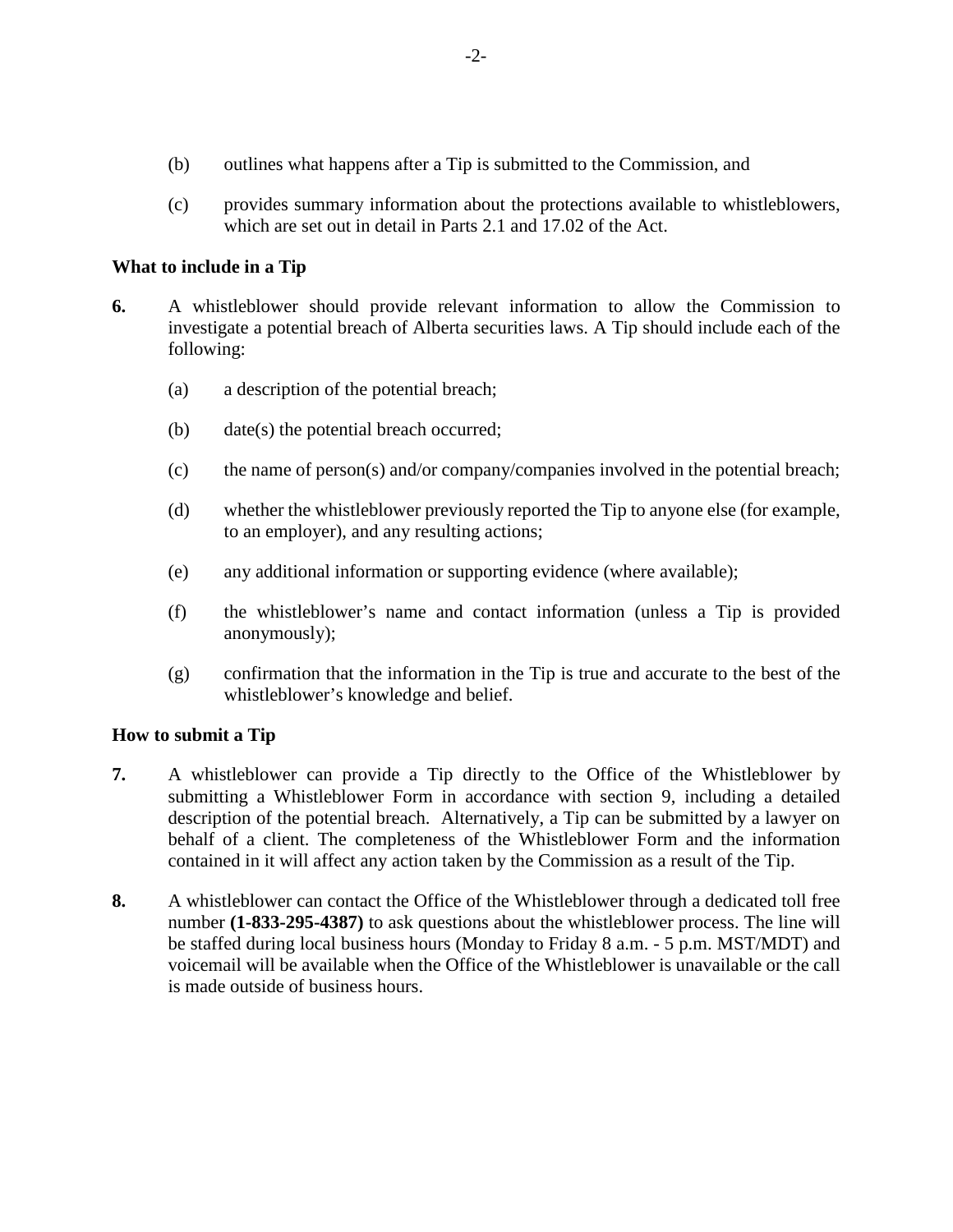- **9.** A Whistleblower Form can be submitted to the Office of the Whistleblower in one of the following ways:
	- (a) Download the form from the Commission website [\(www.albertasecurities.com/whistleblower/Form A](https://www.albertasecurities.com/-/media/ASC-Documents-part-2/Enforcement/owb-form-a.ashx?la=en&hash=8E35336028B738F9D93F95425D135B9B) or, for lawyers submitting on behalf of their clients, [www.albertasecurities.com/whistleblower/Form B\)](https://www.albertasecurities.com/-/media/ASC-Documents-part-2/Enforcement/owb-form-b.ashx?la=en&hash=DCA7199E2425C7AE2BCBF76A5D2F9C0F), as a PDF document. Complete and submit the form via email [\(owb@asc.ca\)](mailto:OWB@asc.ca);
	- (b) Print, complete and submit the form via mail to the following address:

OWB Confidential Alberta Securities Commission Suite  $600$ ,  $250 - 5$ <sup>th</sup> Street SW Calgary, Alberta, T2P 0R4;

(c) Print, complete and courier or hand deliver the form to the Commission's office at:

OWB Confidential Alberta Securities Commission Suite  $600$ ,  $250 - 5$ <sup>th</sup> Street SW Calgary, Alberta, T2P 0R4

# **Anonymous Tips**

**10.** Anonymous Tips will be accepted by the Office of the Whistleblower. However, Tips submitted anonymously can limit the ability of Commission staff to thoroughly investigate a matter if insufficient information is provided, or if follow up information from the whistleblower is required but the identity of the whistleblower is unknown.

# **Internal reporting**

**11.** Whistleblowers are strongly encouraged to use processes for internal reporting through employers or otherwise. However, Tips are not required to be submitted elsewhere before being submitted to the Office of the Whistleblower.

# **Acknowledging Tips**

- **12.** If requested by the whistleblower, the Office of the Whistleblower will provide acknowledgement of receipt of a Tip via email, mail or phone (depending on the whistleblower's stated preference), generally within two business days of receiving the Tip.
- **13.** The Office of the Whistleblower may not be able to acknowledge anonymous Tips.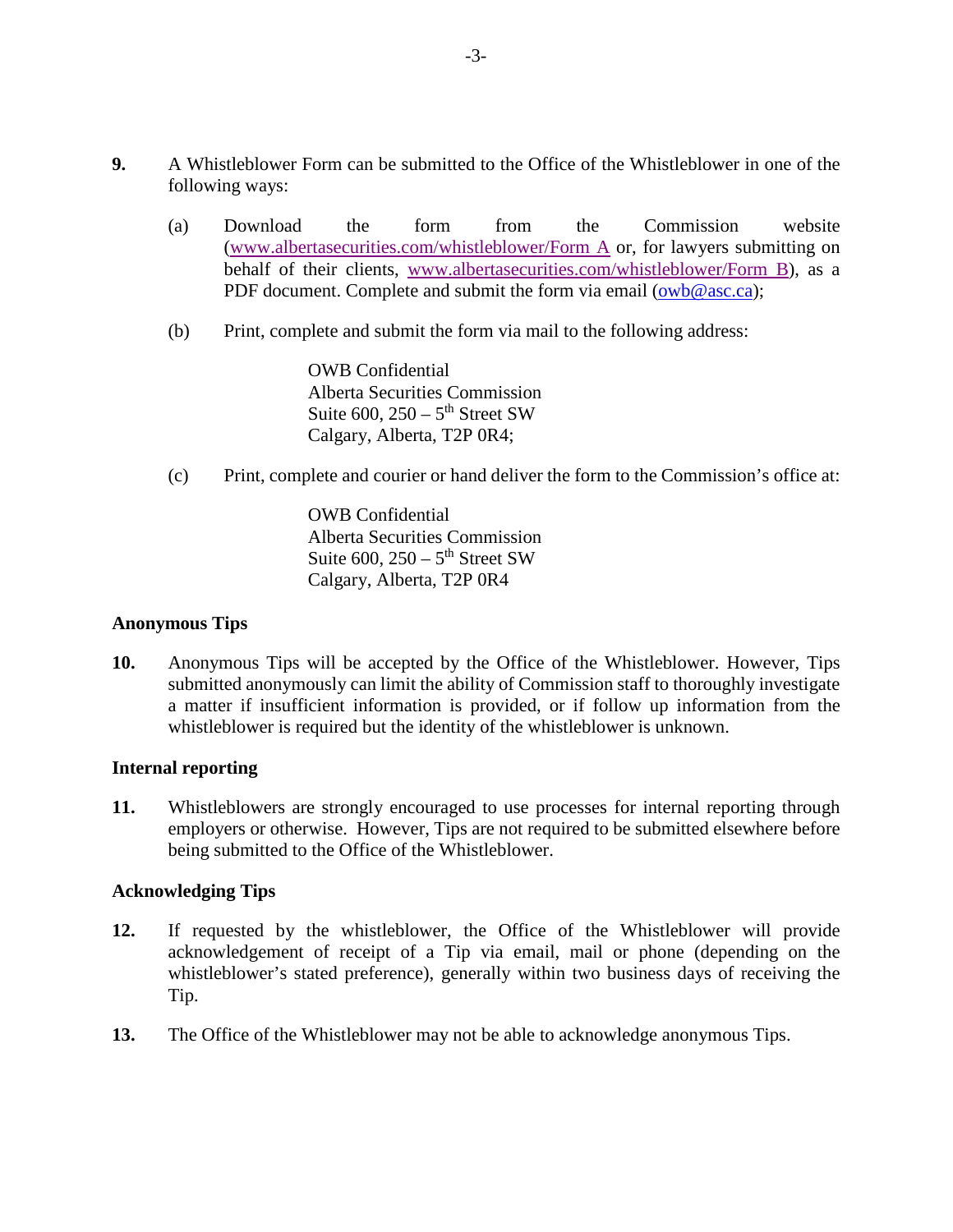### **Use of Tips**

- **14.** A Tip submitted to the Office of the Whistleblower will be collected and managed in accordance with Alberta securities laws and the procedures of the Office of the Whistleblower.
- **15.** The Office of the Whistleblower will review all Tips, although not all Tips will result in investigations or other action.
- **16.** The Commission may use a Tip for any purpose in carrying out its mandate. However, the Commission has no obligation to use any Tip submitted by a whistleblower.
- **17.** Any documents or items provided to the Office of the Whistleblower as part of a Tip will not be returned.

### **Additional information**

- **18.** Upon review of a Tip, the Office of the Whistleblower may request that a whistleblower provide additional information including, but not limited to, a description and the location of documents and things that may help with an investigation.
- **19.** During the course of an investigation, a whistleblower may be compelled to provide documents or to answer questions under oath, in the same manner as another witness.

#### **Providing updates**

- **20.** The Office of the Whistleblower is generally unable to update a whistleblower regarding any action taken as a result of a Tip. However, the Office of the Whistleblower may, following receipt of a Tip, and at its discretion, do any of the following:
	- (a) advise the whistleblower that no further action is to be taken by the Commission;
	- (b) request additional information from the whistleblower;
	- (c) advise the whistleblower of the issuance of a notice of hearing or order, or the execution of a settlement agreement and undertaking.

### **General**

- **21.** The Commission is committed to providing protection to whistleblowers who submit Tips in accordance with the Program.
- **22.** Some protections listed below may not be available to whistleblowers who submit anonymous Tips.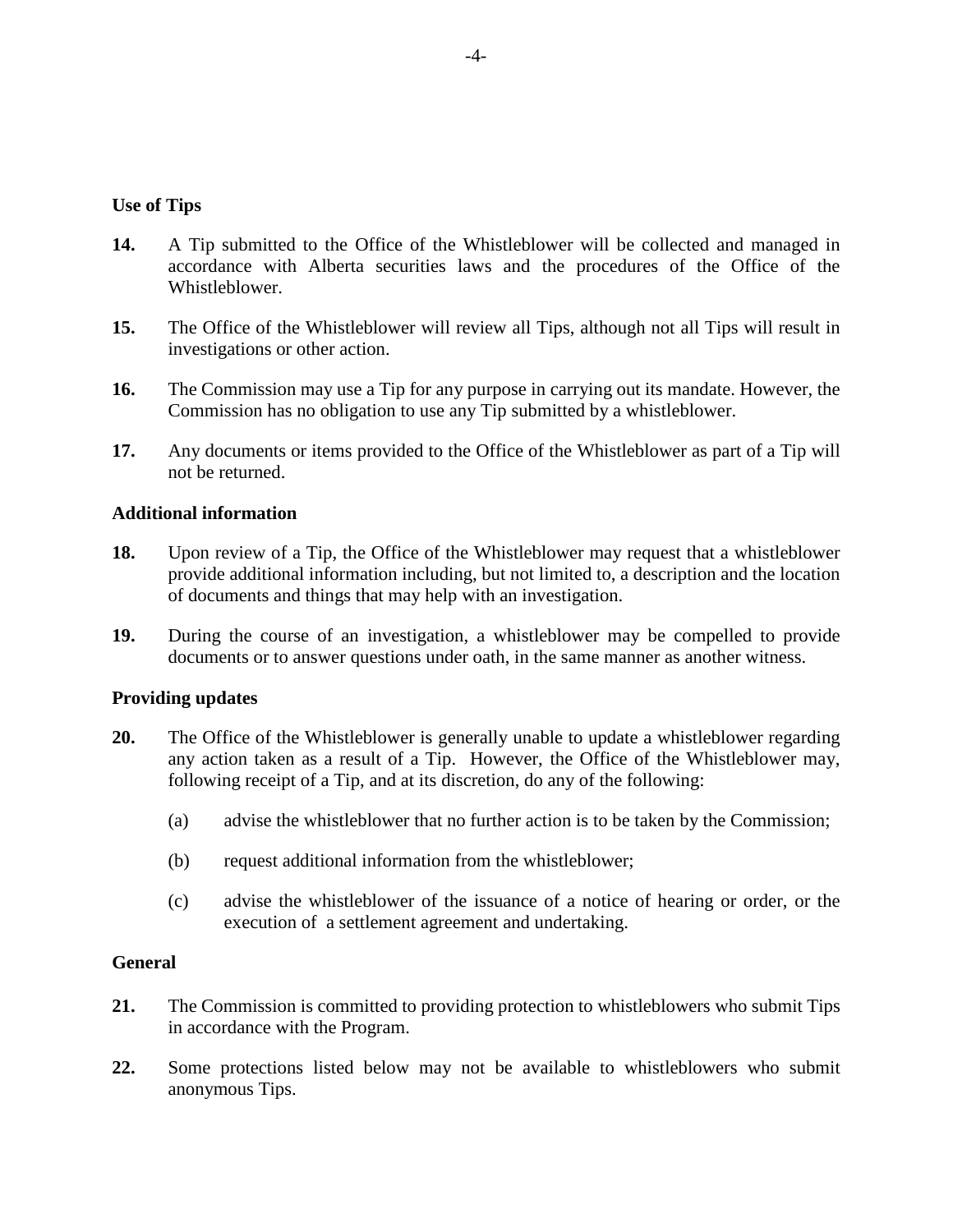**23.** Some or all of the protections listed below may not be available where a whistleblower provides false or misleading information to the Commission, there are reasonable grounds to believe the whistleblower has committed an offence under the Act or the Criminal Code related to the information disclosed by the whistleblower, or the whistleblower did not reasonably believe the information provided to the Commission. Providing misleading information to the Commission is expressly prohibited under Section 57.7 of the Act.

# **Confidentiality**

- **24.** Section 57.2 of the Act provides that a whistleblower's identity, and any information that reasonably could be expected to reveal a whistleblower's identity, is confidential, and section 46.1(1) of the Act provides that all such information cannot be compelled from the Commission under the *Freedom of Information and Protection of Privacy Act* (Alberta).
- **25.** Commission staff will not disclose a whistleblower's identity or information that could be reasonably expected to reveal a whistleblower's identity to other regulatory or law enforcement authorities without the consent of the whistleblower and the Executive Director.
- **26.** Commission staff will manage their communications, activities, and reporting in such a way as to promote confidentiality of a whistleblower's identity.

### **Reprisals prohibited**

- **27.** Section 57.4 of the Act prohibits reprisals against an employee in response to actual or anticipated whistleblowing activity by the employee or a relative, or in response to cooperating, testifying or otherwise assisting in Commission investigations or proceedings.
- **28.** The Commission has the power to investigate potential reprisals and take appropriate proceedings against employers or colleagues who commit or direct a reprisal against a whistleblower who submitted a Tip in good faith. Sanctions may include any of those listed in Sections 194, 198 or 199 of the Act.
- **29.** A person may report a potential reprisal by completing the Reprisal Reporting Form [\(www.albertasecurities.com/whistleblower/reprisalform\)](https://www.albertasecurities.com/-/media/ASC-Documents-part-2/Enforcement/owb-reprisal-reporting-form.ashx?la=en&hash=6E218321CE3C999BC5D4255C63D00448) and submitting it to the Office of the Whistleblower using a method described in section 9 above.
- **30.** For Commission staff to investigate a potential reprisal, a Reprisal Reporting Form must generally be received within one year of the date the reprisal allegedly occurred.

#### **Civil claim for reprisals**

**31.** Section 211.0961 of the Act creates a statutory right for a whistleblower to claim certain damages for a reprisal. Investigative information from the ASC, including information from the Office of the Whistleblower, will generally not be available to the parties in any such legal action.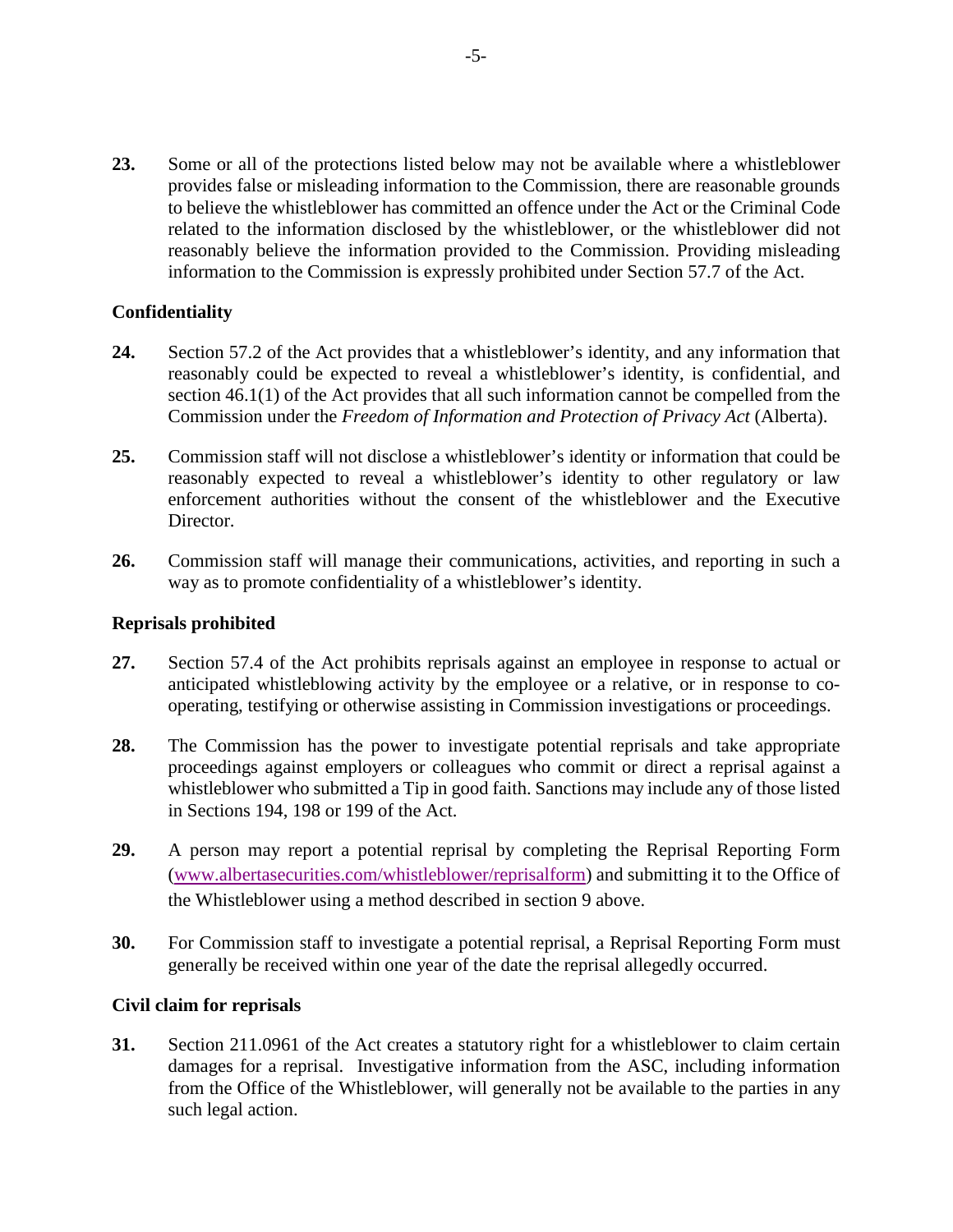### **Anti-whistleblowing provisions unenforceable**

**32.** Section 57.5 of the Act renders unenforceable any contractual provisions and policies that attempt to prohibit an employee from acting as a whistleblower, seeking or providing advice about acting as a whistleblower, or assisting in investigations or proceedings of the Commission.

### **Obstruction prohibited**

**33.** Section 57.6 of the Act prohibits obstructing an employee from doing any of the following: acting as a whistleblower; seeking or providing advice about acting as a whistleblower; or assisting in investigations or proceedings of the Commission.

# **Limited immunity**

**34.** Section 57.8 of the Act provides limited immunity to an employee against liability for acting as a whistleblower or for seeking or providing advice about acting as a whistleblower.

# **PART 5 - CREDIT FOR COOPERATION**

**35.** Whistleblowers who are themselves involved in securities misconduct may in certain circumstances be entitled to receive credit in enforcement proceedings, for prompt cooperation during an ASC investigation, in accordance with ASC Policy 15-601 *Credit for Exemplary Cooperation in Enforcement Matters*.

# **Contact us**

For more information about the Program, please contact the Office of the Whistleblower at:

Phone**: 1-833-295-4387** Email: [owb@asc.ca](mailto:owb@asc.ca) Or visit our website at [www.albertasecurities.com.](http://www.albertasecurities.com/)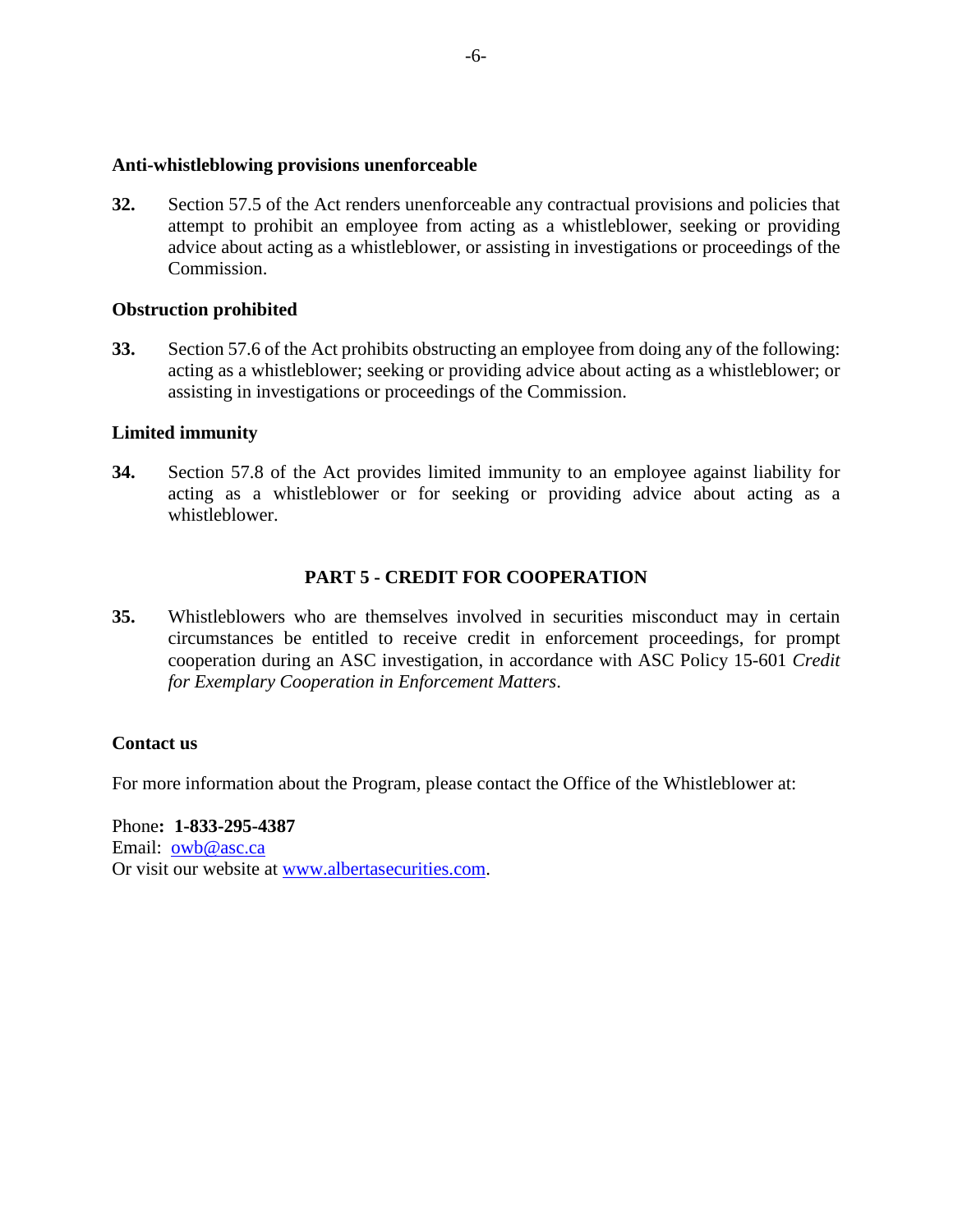### **SCHEDULE A**

The following terms defined in the *Securities Act* (Alberta) relate specifically to this Alberta Securities Commission Policy 15-602 *Whistleblower Program*, and will assist in the interpretation of the Policy.

### **Definitions**

1 In this Act,

…

(i) "company" means any corporation, incorporated association, incorporated syndicate or other incorporated organization;

…

(mm) "person" means an individual, partnership, unincorporated association, unincorporated syndicate, unincorporated organization, trust, trustee, executor, administrator or other legal representative;

…

57.1 In this Part [Part 2.1 Whistleblowing],

…

- (b) "employee" means, in respect of a person or company, an individual who is or was at the relevant time
	- (i) a full-time employee, a part-time employee or a director of that person or company,
	- (ii) an independent contractor for that person or company, or a full-time employee, part-time employee or director of that independent contractor, or
	- (iii) a full-time employee, part-time employee or director of an affiliate of that person or company;
- (c) "relative" means, in respect of an employee, the parents, spouse, adult interdependent partner, siblings and children of the employee;

. . .

(e) "reprisal" means, in respect of an employee, any measure or conduct that adversely and materially affects employment or working conditions, including but not limited to dismissal, layoff, suspension, demotion, transfer, discontinuation or elimination of a position, termination of a contract, change of workplace, reduction in remuneration, change in hours of work, reprimand,